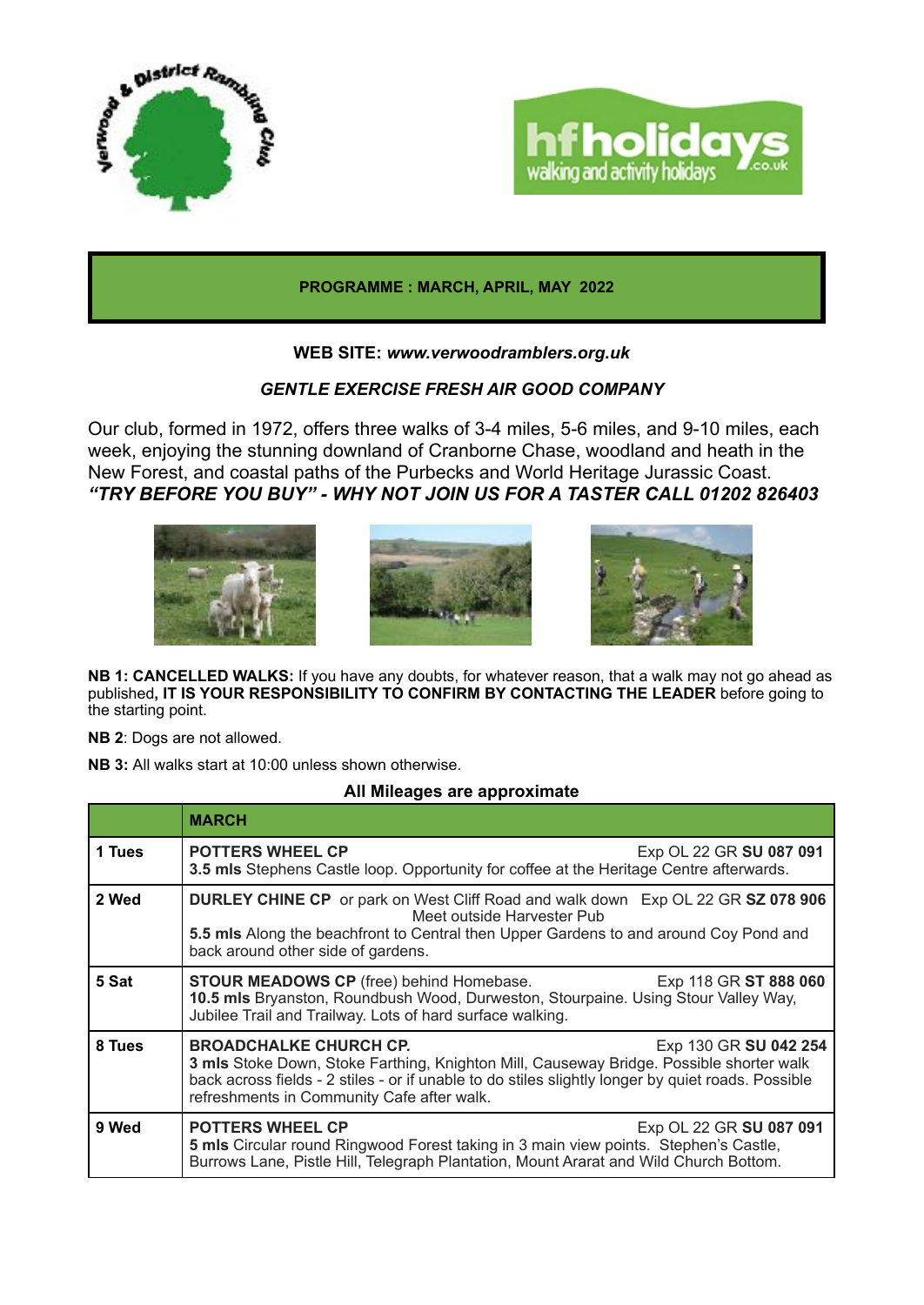| 11 Fri        | <b>WORTH MATRAVERS CP 10:00</b><br>Exp OL15 GR SY 974 777<br>Parking Donation (£2) requested - toilets, overflow CP at rear.<br>9.4mls. South West Coast Path to Durlston Head returning via Priests Way, strenuous in<br>places.                                                                                           |
|---------------|-----------------------------------------------------------------------------------------------------------------------------------------------------------------------------------------------------------------------------------------------------------------------------------------------------------------------------|
| 13 Sun        | <b>THE MOOT, Downton</b><br>Land Ranger 184 GR SU 182 213<br>8.2 mls up to Pepperbox Hill back via Trafalgar Park, over the weir and along the Avon<br>Valley Path by the river.                                                                                                                                            |
| 15 Tues       | <b>THE MOOT, Downton</b><br>Land Ranger 184 GR SU 182 213<br>4 mls Through the Moot and along the River Avon towards Woodfalls, back along the Avon<br>Valley Way.                                                                                                                                                          |
| 16 Wed        | <b>POTTERNE PARK CP (Tennis Cts)</b><br>Exp OL22 GR SU 096 074<br>5.5 mls Walk through Moors Valley to the viewpoint and back                                                                                                                                                                                               |
| 19 Sat        | <b>OLD SARUM CASTLE CP Salisbury</b><br>Exp 130 GR SU 139 326<br>NOTE: Parking £3 all day cash or card. Car share advised.<br>9.0 mls Keepers Cottage, Netton, Woodford Bridge, Mid' & Low' Woodford, Little Durnford<br>Undulating with some stiles and some Country Road walking.                                         |
| 22 Tues       | CORFE MULLEN HILL VIEW CP, Springdale Road.<br>Exp 118 GR SY 986 958<br>CP holds about 15-20 cars but on-street parking diagonally opposite in Ivor Road if full.<br>4.5 mls, 2 miles of Roman Road, heath and nature reserves, and views over Poole Harbour<br>to the Purbecks on return.                                  |
| 23 Wed        | <b>WITCHAMPTON RECYCLING CENTRE</b><br>Exp 195 GR ST 988 064<br>6 mls Didlington Farm, Crichel Mill, Moor Crichel, The Buildings.                                                                                                                                                                                           |
| <b>25 Fri</b> | <b>MILTON ABBAS CHURCH</b><br>Exp 117 GR ST 806 017<br>(park roadside between pub and church)<br>8.5 mls Bingham's Melcombe, Lower Anstey, Hilton and Milton Abbey.                                                                                                                                                         |
| 27 Sun        | <b>NOON HILL ROAD, Verwood</b><br>Exp OL22 GR SU 100 088<br>meet at commencement of bridleway into Ringwood Forest.<br>8 mls through the forest to Sleep Bottom, Whitefield Bottom, Drove End, Bleak Hill,<br>Harbridge Farm, Turmer Hill, Plumley Farm, Harefield House. I or 2 noticeable inclines and<br>about 8 stiles. |
| 29 Tues       | <b>WIMBORNE ST GILES</b> – Limited parking next to shop<br>Exp 118 GR SU 022 127<br>3.7 mls Wimborne St Giles to All Hallows Farm, Monkton up Wimborne, Jubillee trail, Hardy<br>Way and back.                                                                                                                              |
| 30 Wed        | <b>FERNDOWN SPORTS CENTRE CP</b><br>Exp 118 GR SU 068 007<br><b>5.5 mls</b> circular to Cannon Hill.                                                                                                                                                                                                                        |
|               | <b>APRIL</b>                                                                                                                                                                                                                                                                                                                |
| 2 Sat         | 1st SCHOOL MARGARDS LANE, Verwood (in Lane)<br>Exp OL22 GR SU 082 082<br>8 mls through Three Legged Cross, Moors Valley and Potterne Park. Stop for lunch in MV<br>with tea and coffee from coffee shop if anyone wants it.                                                                                                 |
| 5 Tues        | <b>BOSCOMBE OVERCLIFF DRIVE</b><br>(Post Code BH5 1JB)<br>Exp OL22 GR SZ 119 913<br>(Park in spaces opposite Shelly Park, between Grovely Ave and Chessel Ave - all free)<br>3.1 mls Boscombe Promenade, Southbourne Overcliff and Boscombe Overcliff.<br>Mostly paths, one upward slope and one slope down, no stiles.     |
| 6 Wed         | <b>TELEGRAPH HILL CP, Bramshaw</b><br>Exp OL 22 GR SU 228 166<br>Car parking is limited so please get there early and car share where possible<br>5 mls Franchises Wood, Horse Common, Pimlico Firs, Quar Hill Plantation, Burnt Ground<br>Wood.                                                                            |
| 8 Fri         | <b>WORTH MATRAVERS Renscombe CP (free)</b><br>Exp OL 15 GR SY 964 773<br>9 mls Worth Matravers, Acton, Langton Matravers, Spyway Barn and Dancing Ledge along<br>coast to Winspit.                                                                                                                                          |
| <b>10 Sun</b> | <b>GUSSAGE ALL SAINTS</b><br>Exp 118 GR ST 991 127<br>As it is Sunday please do NOT park by the church, but along the road back to the pub.<br>8.5 mls along tracks and footpaths through the fields to Wimborne St Giles returning via<br>Ackling Dyke. Could be muddy.                                                    |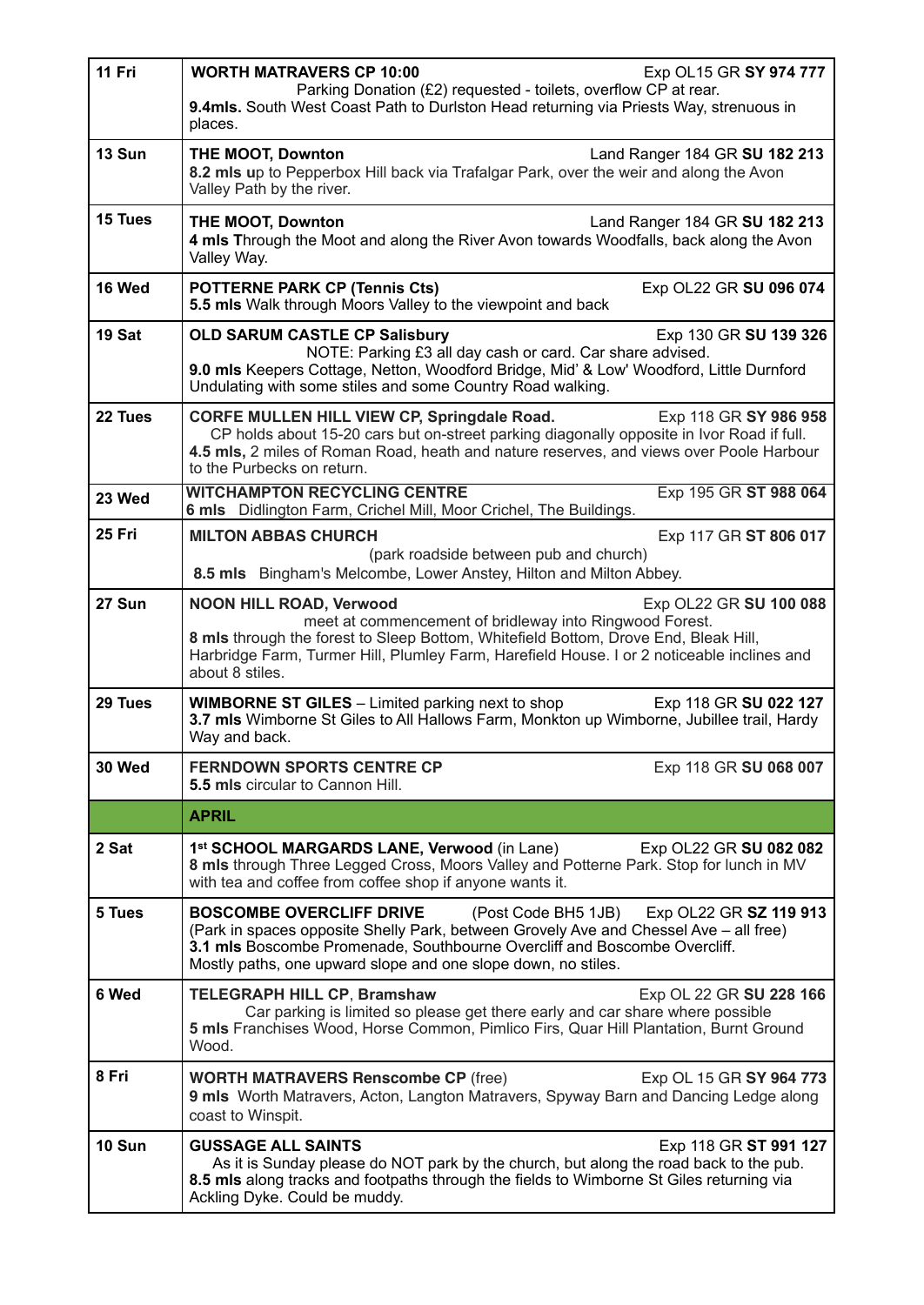| 12 Tues       | GUSSAGE ALL SAINTS - park on Hardys Lane next to the church. Exp 118 GR ST 991 127<br>4 mls from Gussage All Saints towards Knowlton Church and back                                                                                                                                                                                                                                         |
|---------------|----------------------------------------------------------------------------------------------------------------------------------------------------------------------------------------------------------------------------------------------------------------------------------------------------------------------------------------------------------------------------------------------|
| 13 Wed        | <b>BROAD CHALKE CHURCH CP</b><br>Exp 130 GR SU 041 254<br>5.0 mls Knighton Hill, Bishopstone Hollow, Crouchestone, Stoke Farthing. Moderate 5 or 6<br>stiles.                                                                                                                                                                                                                                |
| 16 Sat        | <b>POTTERS WHEEL CP</b><br>Exp OL 22 GR SU 087 091<br>8.5mls - A possible Bluebell walk into the woods the other side of Romford and back.                                                                                                                                                                                                                                                   |
| 19 Tues       | <b>STOCKS INN CP, Furzehill</b><br>Exp 118 GR SU 0155 022<br>4 mls High Hall and the River Allen valley.                                                                                                                                                                                                                                                                                     |
| 20 Wed        | <b>CHARLTON MARSHALL</b><br>Exp118 GR ST 901 040<br>Parking in layby on A350, south of St Mary's Church, or Church Lane opposite the Church.<br>5.0 mls, Railway Path, Spetisbury Rings, Home Plantation, Glebe & Manor Fms. 2 Gentle<br>hills.                                                                                                                                              |
| 24 Sun        | <b>EYPE CP A35 Near Bridport</b> (free)<br>Exp OL 15 GR SY 452 922<br>10 mls Symondsbury, Colmer's Hill, Hell Lane, Chideock, Golden Cap, Seatown and Eype<br>Hill. Hilly but great views (some hills can be avoided and walk slightly shortened).                                                                                                                                           |
| 26 Tues       | THE NEW WIMBORNE TOWN FC CP<br>Exp 118 GR SZ 027 995<br>off Parminter Drive (off Leigh Road) Wimborne BH21 2FU<br>3 mls along both sides of the River Stour between Wimborne and Canford. Mainly on<br>tracks, no stiles. Short flight of steps up to the top of the Lady Wimborne Railway Bridge.                                                                                           |
| 27 Wed        | <b>ASHLEY WALK CP</b><br>Exp OL22 GR SU 186 156<br>5.5 mls Godshill, Frankenbury, Folds Farm, Castle Hill, Godshill Inclosure. Paths, tracks and<br>short stretch of road walking. Two steep slopes, no stiles. May be mud in places.                                                                                                                                                        |
| <b>30 Sat</b> | <b>CRANBORNE GARDEN CTR (at top end)</b><br>Exp118 GR ST 913 178<br>(Consider a coffee or Drink on return. Car share if possible)<br>7.5 mls Blue bell walk to Edmonsham, Sutton and Boys Wood, Castle Hill. Some stiles and                                                                                                                                                                 |
|               | mud possible.                                                                                                                                                                                                                                                                                                                                                                                |
|               | <b>MAY</b>                                                                                                                                                                                                                                                                                                                                                                                   |
| 3 Tues        | <b>WHITE SHEET CP</b><br>Exp 118 GR SU 048 036<br>3.5 mls Holt Heath Circular mud possible.                                                                                                                                                                                                                                                                                                  |
| 4 Wed         | <b>POTTERNE PARK CP (Tennis Cts)</b><br>Exp OL22 GR SU 096 074<br>5 mls Bridleway to lower common then between horse paddocks to and through Three<br>Legged Cross on Church Road, round Crab Orchard to Manor Farm emerging onto Manor<br>Road by the Scout Hut and a short road walk back to Potterne Park.                                                                                |
| 6 Fri         | <b>WINFRITH NEWBURGH CHURCH CP</b><br>Exp OL 15 GR SY 805 844<br>9.0 mls Chaldon Herring, Chideock Farm, Durdle Door camp site, West Down Farm, Daggers<br>Gate. Some road walking.                                                                                                                                                                                                          |
| 8 Sun         | <b>MARTIN DOWN CP</b><br>Exp 118 GR SU 036 200<br>6 mls Following Bokerley Ditch then cutting across Pentridge Down to Penbury Knoll before<br>descending down to Pentridge and the level walk back to the CP.                                                                                                                                                                               |
| 10 Tues       | <b>WEST MOORS MEMORIAL HALL CP</b><br>Exp 118 GR SU 077 032<br>3.5 mls walk around Uddens Plantation, level ground.                                                                                                                                                                                                                                                                          |
| 11 Wed        | <b>GARSTON WOOD CP</b><br>Exp 118 GR SU 004 195<br>5.1 mls Garston Wood, Shermel Gate, Chase Woods and Handley Common. No stiles,<br>some inclines but plenty of bluebells and wild garlic.                                                                                                                                                                                                  |
| 14 Sat        | <b>UPTON COUNTRY PARK CP</b><br>Exp 118 GR SY 991 929<br>Charges apply or park off street nearby. Meet near toilets.<br>9 mls Very interesting mainly waterside walk from Upton Country Park going around Holes<br>Bay over the Twin Sails Bridge along the Quay then around Poole Park and past the Dolphin<br>Centre to rejoin the Poole Harbour Trail back around Holes Bay to Upton Park |